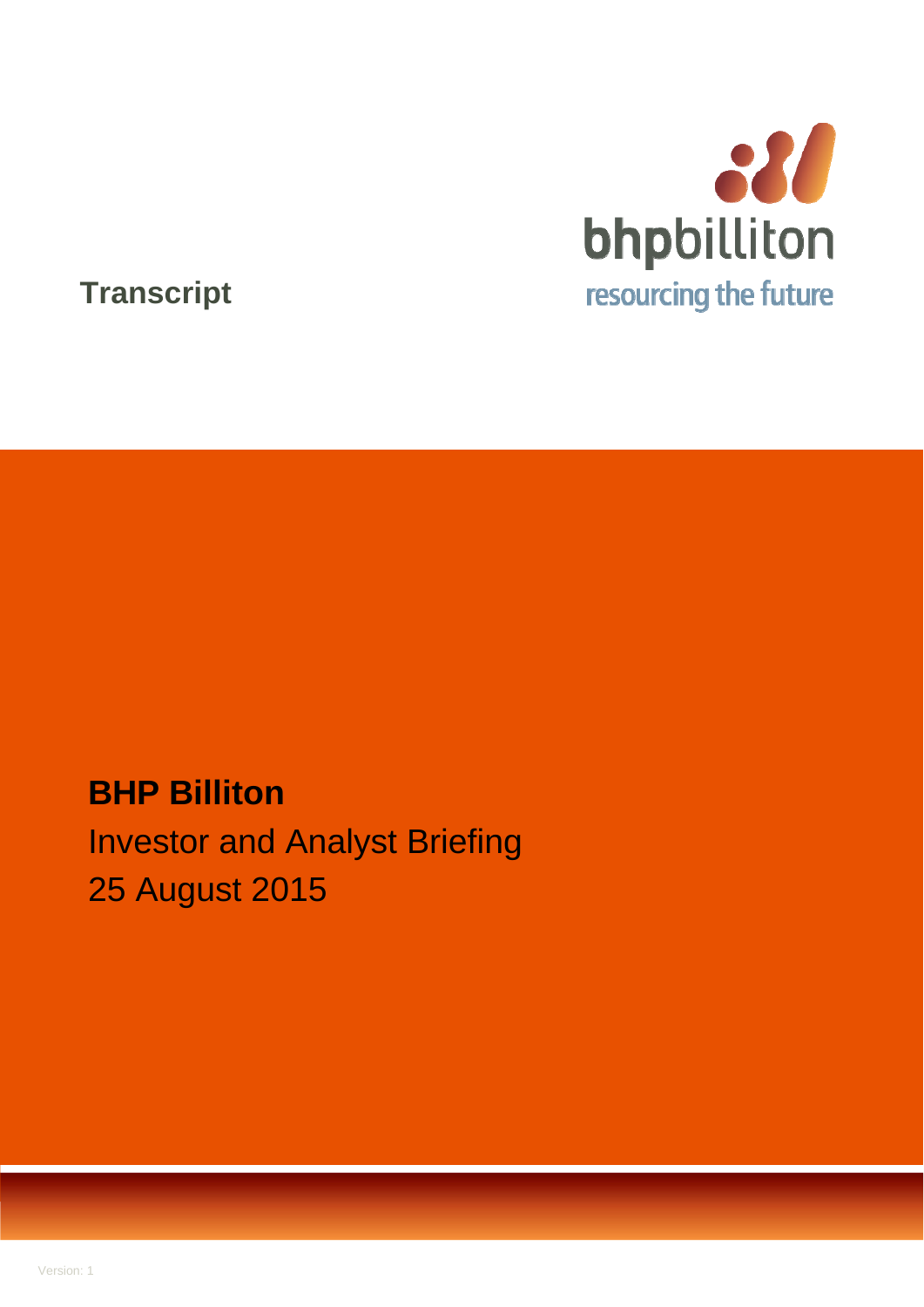### **1. Presentations**

ANDREW MACKENZIE, CEO: Welcome, everyone, to our 2015 annual results presentation. I am here in London and Peter Beaven, our Chief Financial Officer, join us from Melbourne. In a slight break from tradition, we do not have any of the Business Presidents with us, either here in London or in Melbourne. Dean Dalla Valle, our Chief Commercial Officer, is with Peter, but our Business Presidents have been given a couple of weeks off from doing this normal chore of investor presentations and roadshows, and they are all in the field, driving safe productivity. I hope they are, as I asked them to. Anyway, let me point you to the disclaimer and remind you of its importance to this presentation.

As the structure, I am going to provide an overview of our strong operational performance and the solid financial results that we just reported for the 2015 financial year. Peter will then go into that in a lot more detail, and then I will share our outlook for our commodities, and explain why we are well positioned both to fund our dividend and continue to grow, through price cycles.

Our productivity drive has generated strong cash flow; it has funded the dividend, reduced the net debt and we continue to invest in everything we said we would do, in growth. We are confident in the future demand for our commodities. Cycles are part of our industry, and that makes it easier for large low-cost producers like us to move away from smaller peers. Improved productivity has stretched the capacity of our existing operations and increased volumes, at very low cost, with the prospect of much more to come on this front, as we fully realise the simplicity premium of the South32 demerger. We have also cut the capital required for growth, but we remain focused on value and we will only approve projects when the time is right.

Before I go into the details of our performance, I do want to reflect on our most important priority, which is the health and safety of our people. We are all deeply saddened by the tragic loss of five of our colleagues in this past financial year, at Worsley Alumina, Olympic Dam, Blackwater Coal and Manganese South Africa, and Escondida. These fatalities have had a permanent impact on families, friends and our workforce. The health and safety of our people must come first and so, across BHP Billiton, we have interacted with the whole workforce to reaffirm our commitment to their safety and wellbeing, and to insist any work that is unsafe must be stopped. It is vital that we all remain vigilant to ensure that all of our colleagues return home safely every day. Nothing matters more.

In the 2015 financial year, all our commodities had lower prices. Nonetheless, our operational excellence and the flexibility and increased capital efficiency of our investment delivered robust results, and our margins remain the best in this sector. Our strong cash flow from operations not only secured our dividend and growth, it also kept our balance sheet strong.

Underlying EBITDA decreased by 28% to \$21.9 billion. Net operating cash flow, by 25% to \$17.8 billion; and free cash flow, by 26% to \$6.3 billion. In spite of this, we have we increased our progressive dividend by 2% to 124 cents a share and, at current spot rates, this represents an increase of 28% in Australian dollar terms or 12% in sterling. We reduced capital and exploration expenditure by 24% to \$11 billion so that, at the end of the period, our solid A credit rating remains intact and net debt had fallen by 5% to \$24.4 billion.

Our production performance has continued to improve. We have delivered production records for Iron Ore, Metallurgical Coal and Petroleum. Our copper production was unchanged, as strong performance at Escondida offset the impact of an unplanned mill outage at Olympic Dam.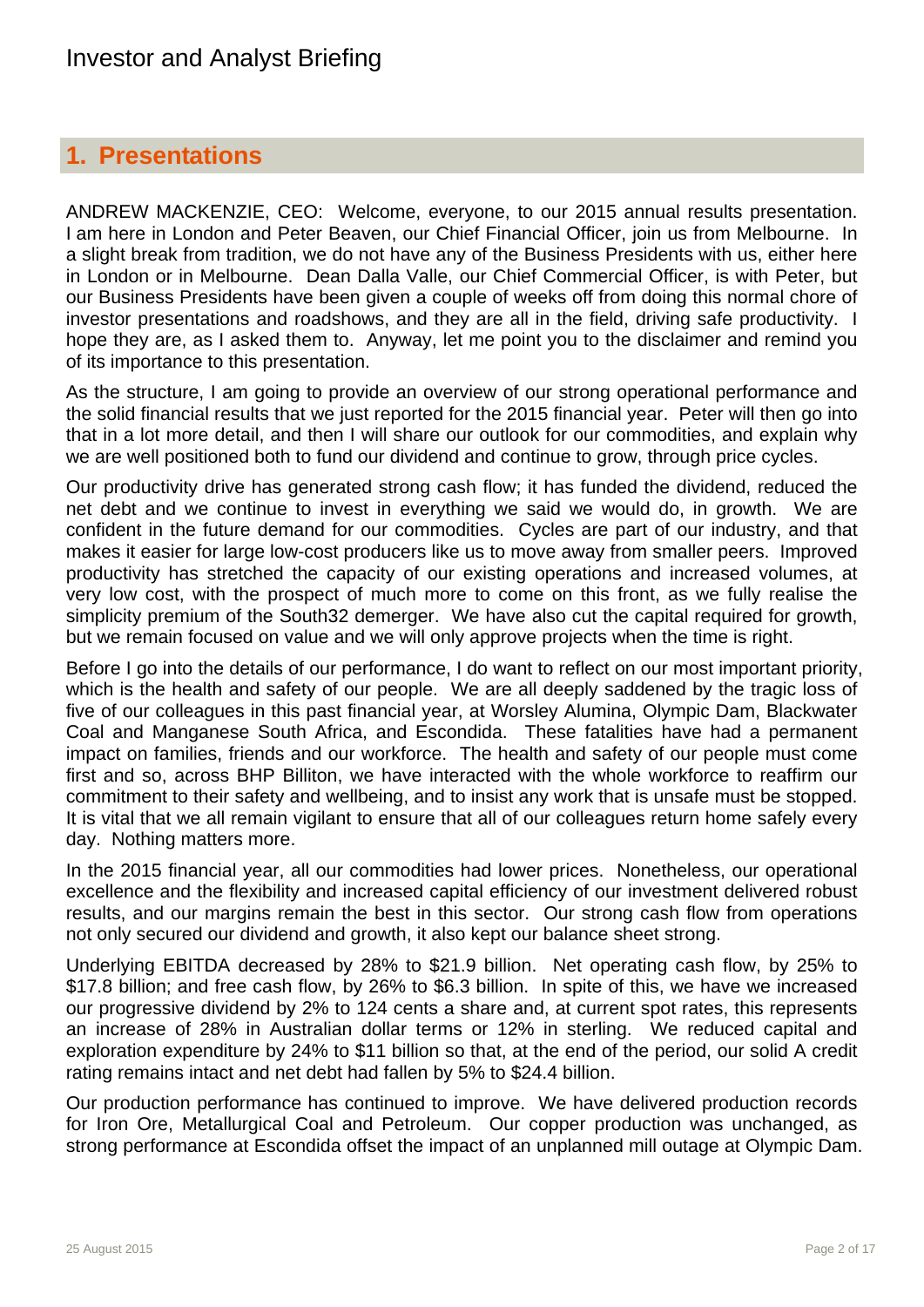Since the 2013 financial year, total production from our core portfolio has increased on a copper equivalent basis by 27%, which was well above our guidance. The latent capacity within our core businesses and the capabilities of our people will carry this momentum forward.

In the 2016 financial year, productivity will be the only source of volume growth at Western Australia Iron Ore, where volumes are now forecast to increase by 7%. In the Black Hawk and Permian onshore oil fields, where we acted decisively in the face of lower prices to reduce annual investment by over 50%, improved recoveries and lower drilling costs will deliver stable production.

The unique advantages offered by our simple portfolio and our integrated model have reduced costs faster, further and more sustainably than our peers. From their peak, our average unit costs have fallen by more than 30%.

In the 2015 financial year at Western Australia Iron Ore, we delivered a 31% reduction in unit costs, which fell to just \$17 per tonne in the second half of the year. At Queensland Coal, we reduced operating costs by 23% to \$65 per tonne and, at Escondida, we lowered unit costs by 8% to \$1.07 per pound. Finally, in our Onshore US business, Black Hawk drilling costs declined by 19%. These are outstanding results and they reflect our unrelenting focus on productivity and costs and there is much more to come.

In the 2016 financial year, we will continue to reduce our costs so that, at Western Australia Iron Ore, we now forecast unit costs before freight and royalties of just \$15 per tonne. At Queensland Coal, we expect unit cash costs to fall to \$61 per tonne, despite the loss of the low-cost Crinum production, which becomes exhausted. At Escondida, on a grade-adjusted basis, we expect to reduce unit costs by 15%. Lastly in the Black Hawk, we expect drilling costs per well to average just \$2.5 million.

We have built a strong track record over the last three years and delivered productivity gains of over \$10 billion. We will continue to deliver lower and lower costs, as we run our operations more and more safely and more and more efficiently. I am now going to hand over to Peter, who will talk to our financial performance in more detail and then I will return to talk about the outlook for our commodities and our opportunities for capital-efficient higher-return growth. Welcome, Peter.

PETER BEAVEN, CFO: Thank you, Andrew. Our quality portfolio and continued focus on productivity across our operations has underpinned another robust set of results. Despite challenging conditions and the significant decline in commodity prices, we increased our dividend, we reduced net debt, we cut costs faster than anticipated, we have maintained our sector-leading margins and we generated strong free cash flow.

Looking at our financial performance on a continuing operations basis, excluding South32, there are four areas I will cover. To start, I will present our usual EBIT waterfall for the group and for each business. I will draw your attention to a few specific items in our accounts. I will talk about our ability to generate free cash flow through the cycle and, finally, I want to highlight the strength of our balance sheet.

We have divided our EBIT waterfall chart into uncontrollable and controllable factors. Weaker commodity prices alone reduced underlying EBIT by a considerable \$15.2 billion. Putting this number into context, it is approximately two thirds of last year's EBIT. Inflation reduced EBIT by a further \$433 million, although this was more than offset by a favourable exchange rate.

Macro conditions have made for a challenging year, but we have continued to achieve outstanding results in the factors that we can control. In total, these factors contributed \$3.8 billion to EBIT. A 9% in copper equivalent production increased EBIT by \$3 billion.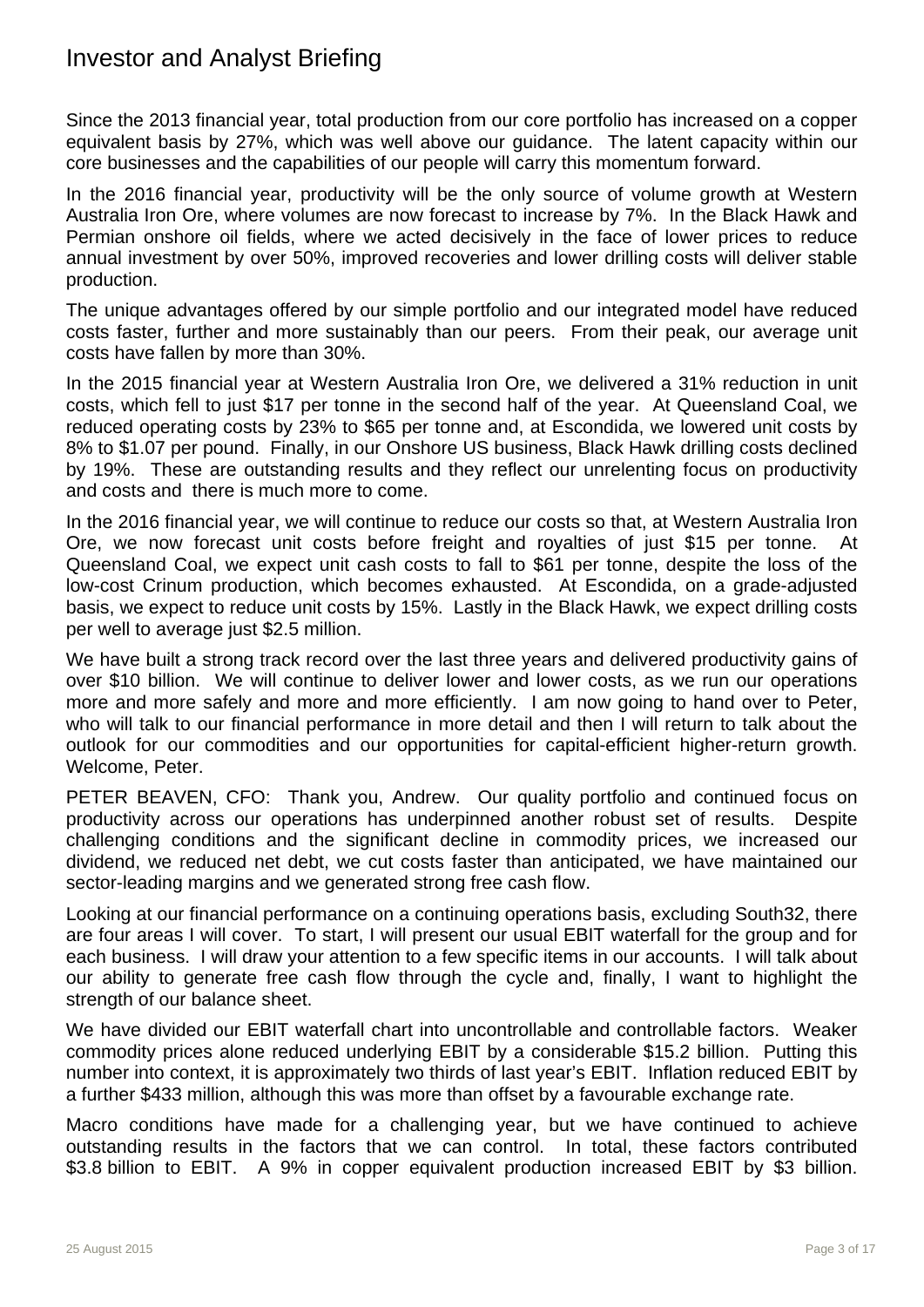Growth volumes contributed \$1.8 billion, while better productivity, for no capital cost, added \$1.2 billion. Our relentless focus on being the best and most efficient operator across our businesses, reduced controllable costs by \$2.7 billion. In total, our productivity efforts added \$4.1 billion two years ahead of target, and we see much more to come.

These solid results were partially offset by an increase in non-cash charges, which reduced EBIT by \$1.3 billion. This includes a number of the items that I will cover later in this presentation.

Now, to each of our four pillars in turn, our Petroleum business delivered strong performance contributing \$1.9 billion to underlying EBIT, despite lower prices across our product suite. EBITDA margins remain high, at 63%, and production increased to a record 256 million barrels of oil equivalent. This was partially offset by higher non-cash costs, which reduced EBIT by \$639 million.

The rise in non-cash costs was a result of impairments on non-core asset sales and higher depreciation charges associated with the increase in Onshore US liquids production. The rate of depreciation in our Onshore US business will continue to rise as the production mix increasingly shifts towards liquids.

We have significantly improved our capital productivity in Petroleum. In just three years, we have become the industry leader in Black Hawk completions. As Andrew mentioned earlier, we are now projecting our Black Hawk drilling costs to decline to \$2.5 million per well next year, a 50% improvement from the 2013 financial year.

We prioritise value over volume. We have responded to market conditions by decreasing our level of capital expenditure in the Onshore US by over 50% next year, but we have preserved our ability to ramp up production both quickly and efficiently as the market improves.

Now, to discuss improving productivity in Copper, lower costs enabled this business to contribute \$3.4 billion to underlying EBIT, despite the impact of weaker metal prices. With EBITDA margins of 49%, the strength of this business is clear. Our operations continue to improve productivity, with lower controllable cash costs adding \$1 billion to EBIT.

Unit cash costs at our operated copper assets declined by 14% during the year. At Escondida, an 11% increase in truck utilisation supported an 8% decrease in unit costs, excluding the impact of Escondida's voluntary redundancy program. This is a one-off item; its implementation has reduced employee headcount by over 20% and will sustainably lower the fixed cost base. This unit cost reduction is even more impressive, given water restrictions, industrial action and the severe wet weather conditions we experienced.

Non-cash charges reduced EBIT by \$839 million, and reflected higher depletion and deferred stripping amortisation, in line with increased material mined. It also included a \$199 million asset impairment at Cerro Colorado, reflecting permitting uncertainty for the proposed mine life extension and lower copper prices.

Now, turning to the exceptional margins in Iron Ore. The quality of this business continues to underpin free cash flow generation, despite the 41% fall in average realised price. EBITDA margins remain outstanding at 59%, supported by our continued focus on efficiency. Centralised shutdown management has significantly improved the availability of our ore handling plants, which have typically been a bottleneck at the mines. As a result, productivity volumes increased underlying EBIT by \$823 million, while growth volumes from Jimblebar contributed an additional \$1 billion.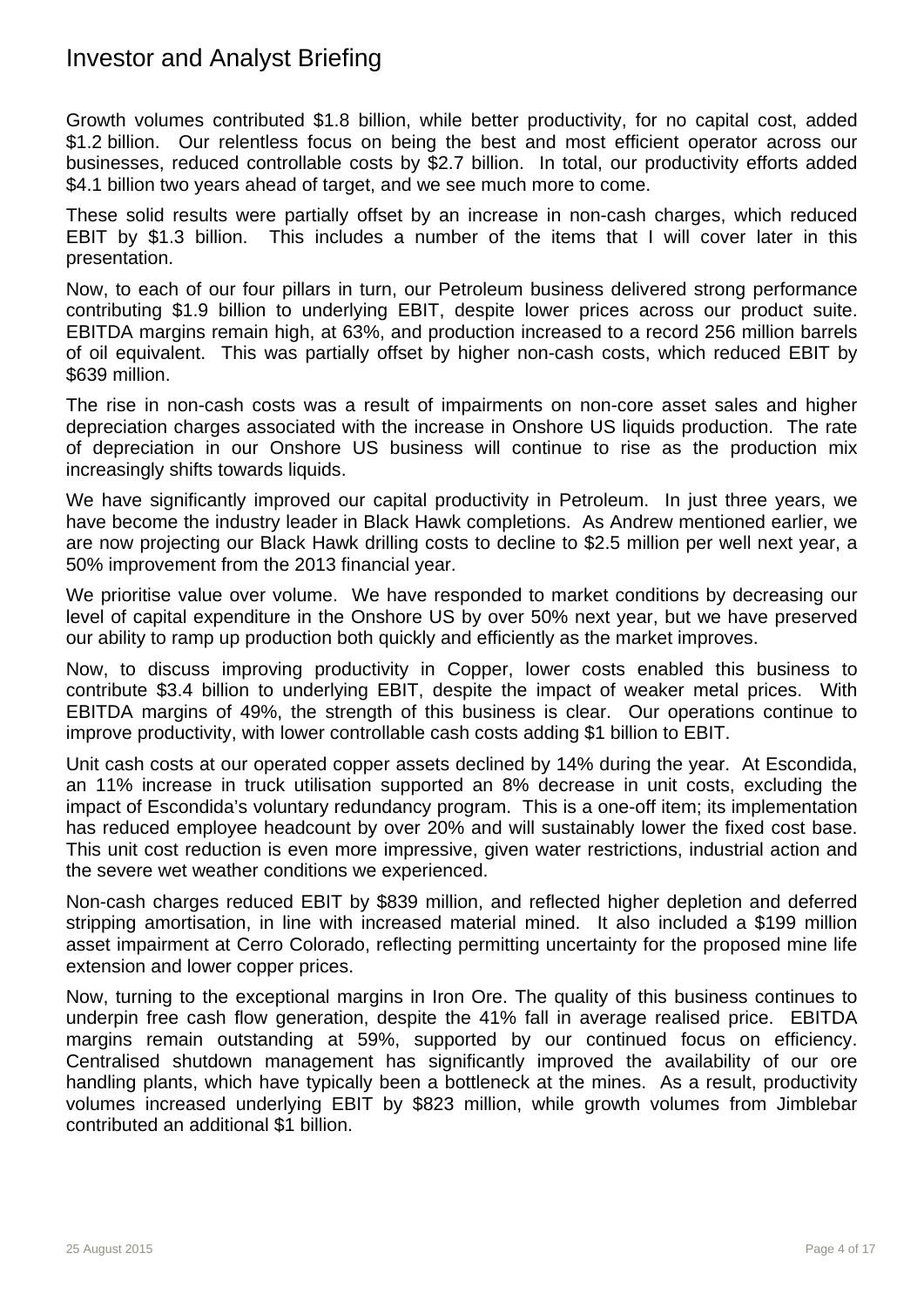We continue to make exceptional progress in lowering unit costs, with cash costs declining 31% to \$19 per tonne this year or \$17 per tonne this half. Our focus on productivity will continue, with a further reduction in unit costs to \$15 per tonne anticipated in the 2016 financial year.

The quality of our ore bodies in the Pilbara, their concentrated position and low strip ratio, cannot be replicated. This is supported by a low sustaining capital requirement of \$5 per tonne. I would also like to highlight that this includes the minor investment at Jimblebar required to stretch our capacity to 290 million tonnes per annum.

On to Coal, where we remain profitable in a tough environment, lower prices alone reduced underlying EBIT by \$1 billion. However, our Coal business still delivered EBIT of \$348 million. Queensland Coal's unit cash costs declined to \$65 per tonne and they are now more than 50% below their peak, as improving productivity and reducing costs at all our operations continues to deliver substantial benefit.

This enabled our Coal business to generate \$0.5 billion of free cash flow this financial year – an enviable position for many of our peers, where continued low prices across both hard coking coal and thermal coal are putting enormous pressure on much of the industry.

In the 2016 financial year, we expect unit costs to decline by a further 6% to \$61 per tonne, representing an almost 60% reduction in four years. Given the subdued price outlook, it is essential that we strive for benchmark levels of productivity. This will require everyone from leadership through to the frontline operators to be focused on rapidly and safely lifting operational productivity.

Now, I will draw your attention to a few specific items that affected group profitability this financial year. Included in underlying EBIT are: impairment charges of \$828 million, of which \$328 million related to Onshore US non-core asset sales, \$199 million to Cerro Colorado, and \$79 million to Neptune; Onshore rig termination costs of \$123 million as we responded to market conditions and deferred near-term production for future value; and, as I mentioned earlier, costs of \$188 million associated with the Escondida voluntary redundancy programme.

In addition, foreign exchange movements affected our financial results. While attributable profit included a benefit within net financing costs, this was more than offset by an unfavourable effect on our tax expense.

Our 2015 financial year results also include a number of exceptional items. In the first half, we recognised an impairment for our Nickel West asset and derecognised the deferred tax asset associated with the Minerals Resource Rent Tax, following its repeal. Last month, we announced a \$2 billion impairment in our Onshore US business. The gas-focused Hawkville accounts for the substantial majority of this, reflecting its geological complexity, product mix and amended development plans. Importantly, this impairment does not reflect the quality of our broader Onshore US business. Finally, we recorded a \$2.2 billion accounting net loss on the demerger of South32. This was primarily a result of the difference between the initial trading value of South32 and the book value of the demerged assets.

Moving on from other items, our improved operating and capital productivity supported free cash flow of \$6.3 billion. As I already highlighted, we delivered \$4.1 billion of annualised productivity gains two years ahead of target, and our improved capital efficiency and flexibility has resulted in a 24% decline in capital and exploration expenditure to \$11 billion. We now expect capital and exploration expenditure of \$8.5 billion in the 2016 financial year, and \$7 billion in the 2017 financial year.

The value that this delivers, for example, is evident in our Iron Ore business. Although no major growth capital has been approved since 2011, we have continued to grow. In the 2015 financial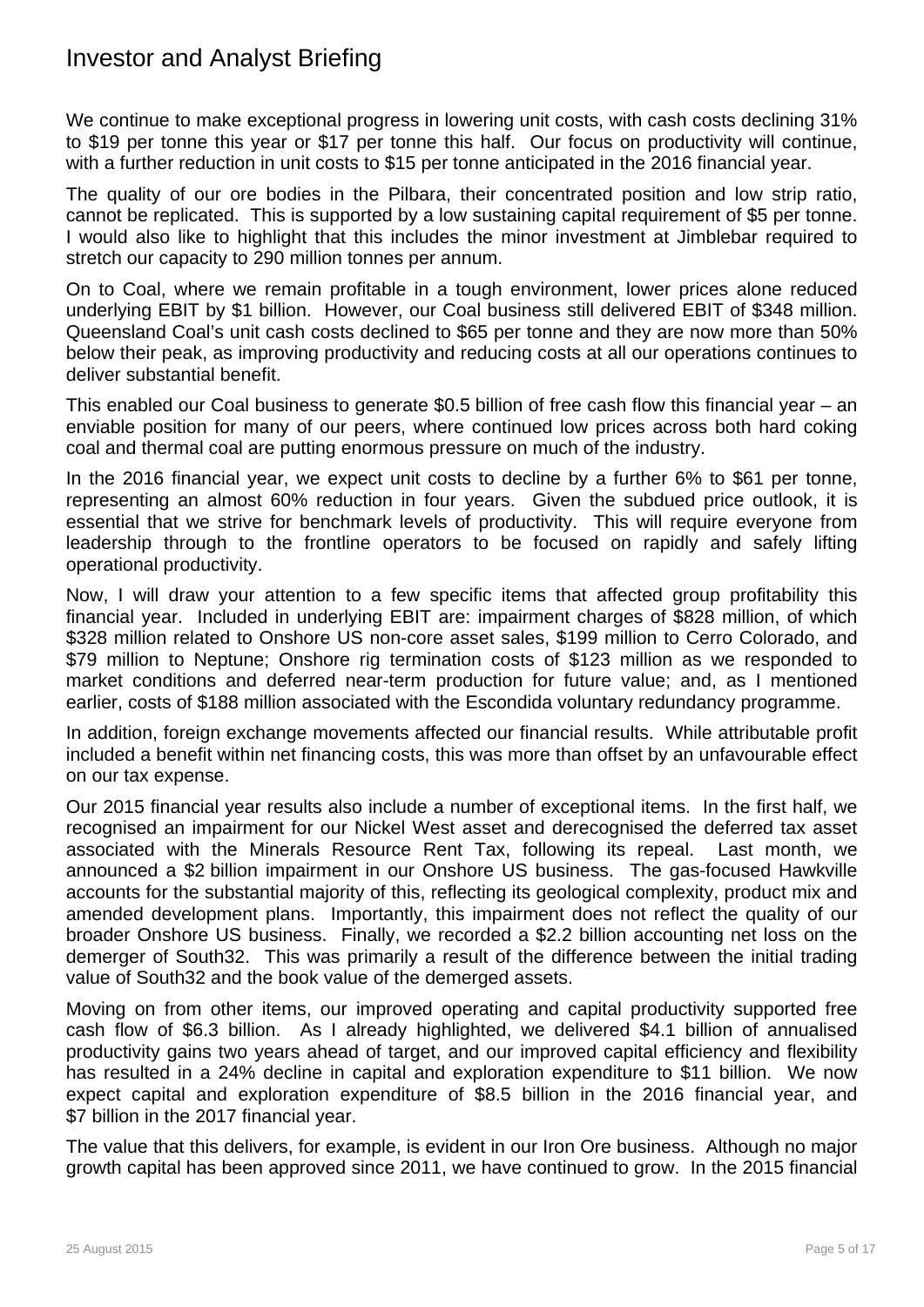year, productivity alone accounted for 50% of volume growth and, in 2016, will be the sole source of growth.

Despite prices declining by two-thirds from their peak, our margins were 59% in the financial year 2015. Against this backdrop, expansion of our low-cost capacity has proven to be absolutely the right strategy. We are delivering stronger margins today than the last time iron ore prices were at current levels, back in 2007, and yet we are achieving this with more than two and a half times the level of production.

Our demonstrated capital expenditure flexibility, coupled with strong gains in productivity, allows us to protect free cash flow and preserve our strong balance sheet. This best-in-class performance, along with our pipeline of high-return low-cost growth projects, underpins our commitment to our progressive dividend.

This year, we increased our full-year dividend by 2% to 124 US cents per share. This equates to a distribution of \$6.5 billion. This means we have now returned over \$65 billion to our shareholders over the last decade. This level of cash return is almost \$35 billion higher than our nearest mining peer, and twice as much as any other company listed on the Australian stock exchange. It is a track record we are rightly proud of.

Finally, to our balance sheet, net debt fell to \$24.4 billion at period end, for a gearing ratio of 25.7%. Simply put, our balance sheet is strong and we remain committed to a solid A credit rating.

We operate in a cyclical industry and we manage our balance sheet accordingly. A strong balance sheet has provided us with the confidence to increase our dividend and to continue to invest in our business.

In conclusion, we have delivered another solid set of results in a challenging environment. Despite significant falls in the prices for each of our key commodities, we have maintained sector-leading margins; we have delivered our productivity target two years early; we have demonstrated capital flexibility; we have strengthened our balance sheet; and we have generated strong free cash flow, and all this while continuing to invest in our growth pipeline. With this strong set of results, we are confident that we will maintain our disciplined focus on value and our commitment to returns to shareholders.

ANDREW MACKENZIE: Thank you, Peter. I am going to turn to the world's markets and the outlook for our commodities. In the 2015 financial year, the global economy grew at a modest rate. In China, government policy has recently cooled the property sector and some fixed-asset investment. It is also giving more weight to reforms that will bring about the transition from investment to consumption, secure jobs and improve competitiveness and, importantly, the environment. This is all going to increase personal incomes and grow domestic demand, especially for industrial metals, energy and fertilisers. As we look at things today, there are signs that the Chinese economy has begun to bottom out and that the second half will be stronger than the first. Longer term in emerging economies other than China, rising population, wealth creation and urbanisation will all increase demand for all of our commodities.

We now expect Chinese crude steel production to grow more slowly, driven in the medium term by recovery in the construction sector, as current levels of property stock are absorbed, and by growing consumption by the machinery and transportation sectors. We forecast Chinese steel production to peak in the mid-2020s at between 935 and 985 million tonnes per annum. However, the reduction in the growth of demand for pig iron, metallurgical coal and iron ore will be less, because lower steel growth and a number of other factors will reduce the supply of scrap, which competes with pig iron.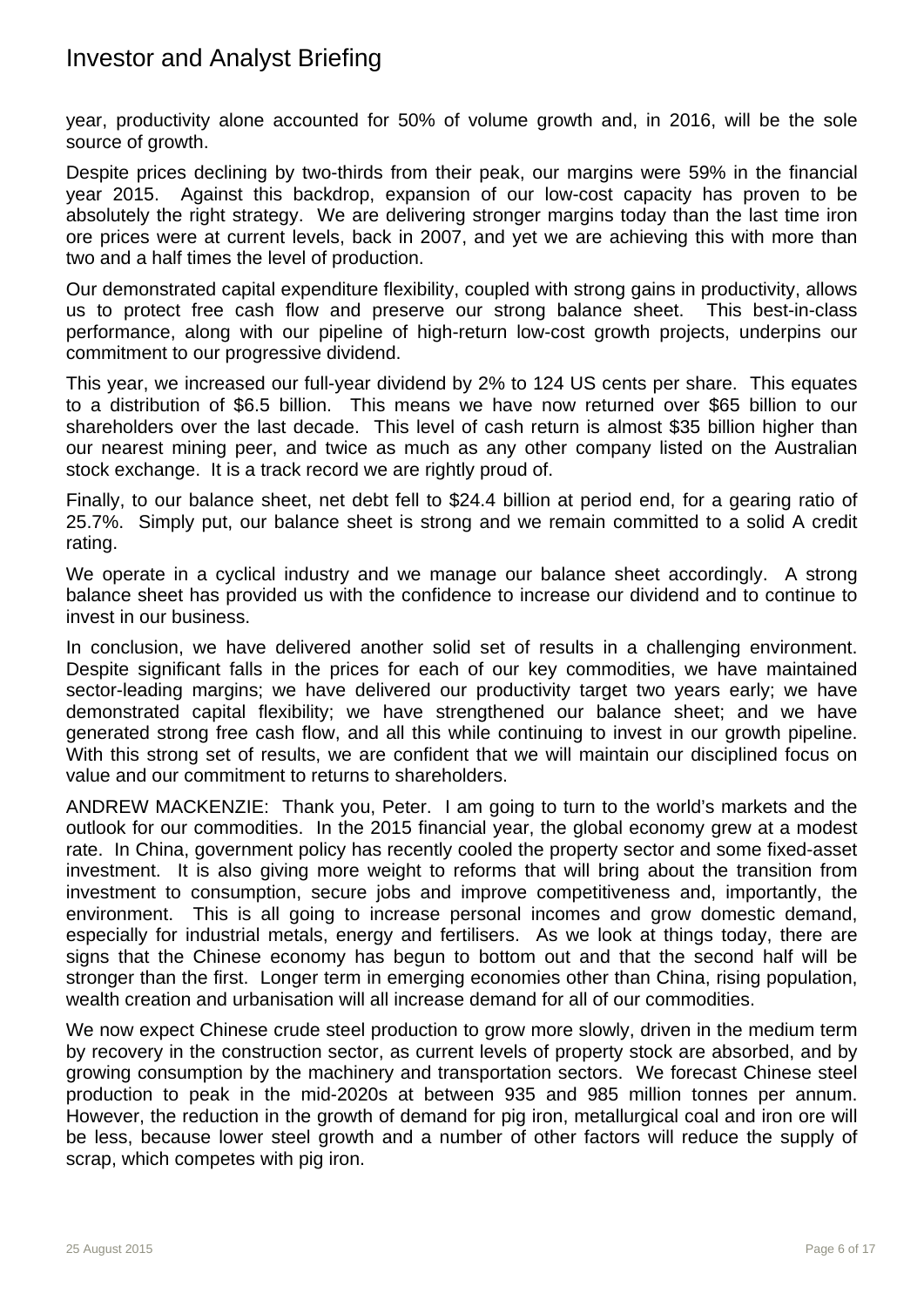Even so, prices will remain subdued and high-cost operations will continue to be curtailed. At Western Australia Iron Ore and in Queensland Coal, as you have heard from Peter, we continue to increase the efficiency of our infrastructure to maintain competitive margins and stay at the very bottom of the cost curves for both iron ore and coal.

The copper and petroleum markets are still attractive though for long-term growth projects. Until 2018, new copper projects under development will keep supply and demand broadly balanced, but thereafter grade decline will trigger new brownfield capacity and, longer term, new greenfield projects. In crude oil, the market is rebalancing. The rig count for US shale oil is now 50% below its 2014 peak and industry capital expenditure is forecast to reduce by approximately 25%.

Over the coming years, new capacity for the production of petroleum liquids will be required since annual consumption is expected to increase by more than 1 million barrels per day and annual supply is predicted to decline by 3 to 4 million barrels per day, so that is 4 to 5 million barrels per day of additional capacity required.

Now to gas, although the US shale industry has very successfully unlocked large quantities of low-cost natural gas, we still expect demand to increase and, over time, to induce higher-cost supply. We set our targets on value, with volume growth an outcome, not an objective and so, as a result, we will only pursue opportunities for growth at the right time. The quality and diversity of our portfolio, and its security of tenure across all our growth options, combined with the strength of our balance sheet, make possible such a flexible approach.

We are confident that, towards the end of this decade, we will return to annual growth rates nearer our longer-term trend of 40%. This will be achieved, first and foremost, with expansions that deliver growth in volumes and free cash for very low to negligible capital, and achieve average returns in excess of 40%.

For example, at Escondida, the completion of the water supply project in the 2017 calendar year, combined with the extension of the life of Los Colorados facility, will give us three copper concentrators to offset the impact of grade decline and secure a strong recovery in production volumes.

At Olympic Dam, the move into the higher-grade Southern Mining Area will deliver extra volume at low capital cost. In our Onshore US business, we continue to increase our understanding of the Permian, where we now see ultimate production of potentially over 150,000 barrels of oil equivalent per day. As you have heard, at Western Australia Iron Ore productivity alone will increase the efficiency of our infrastructure and we now see the opportunity to achieve 290 million tonnes per annum without significant new capital investment.

Finally, at Caval Ridge, since the capacity of their wash plant exceeds that of the mine, as their market conditions improve, just the addition of new mining fleet can expand the production of high-quality metallurgical coal at very low cost.

Beyond these near-term very low-cost highly capital-efficient opportunities, we have the financial strength to invest in our attractive suite of medium-term opportunities for growth, such as the development of the hypogene resource at Spence or a low-risk modular underground expansion at Olympic Dam, and the Mad Dog Phase 2 development in our Petroleum business.

To repeat, we will only invest when the time is right, because we have long-term security of tenure and can use this to take more time to further improve capital efficiency and to reduce the cost of holding these important growth options.

The un-risked value of our growth portfolio under our long-term price forecasts is over \$40 billion and its average rate of return for our preferred opportunities is in excess of 20%. In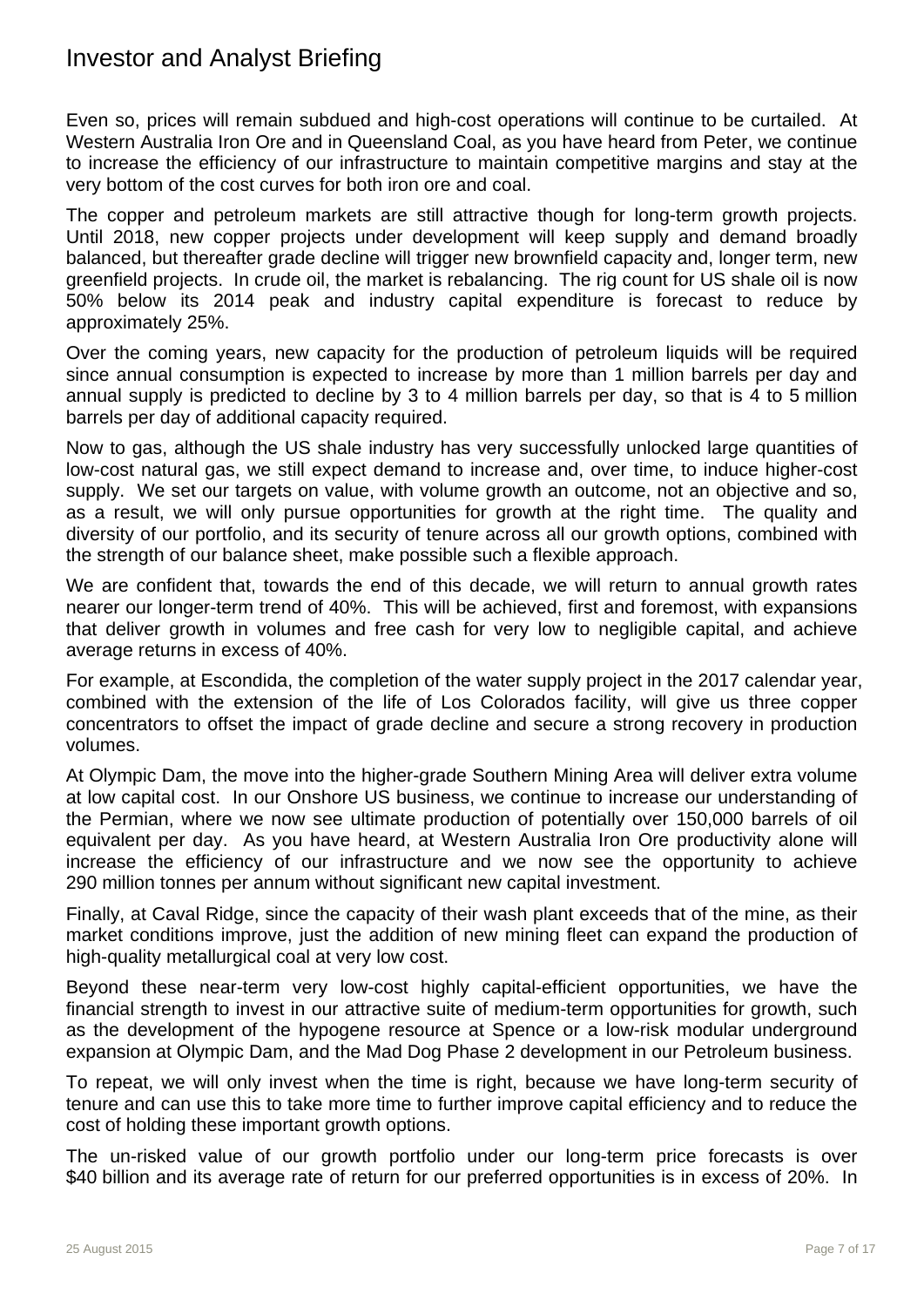total, these plans can deliver, at high rates of return, over four times the copper equivalent units that we currently produce at Escondida.

Our commitment to our progressive dividend is resolute, and this means that in every half-year reporting period, we aim to maintain or grow our dividend per share. This is a commitment which has withstood many previous cycles, and is and remains a key differentiator relative to our peers. It is testimony to the quality and diversity of our assets, and to the distinctive operational excellence and capability of our people. In this context, in the 2015 financial year, our cash flow from operations secured both our dividend and investment in growth, and our ability to deliver further improvements in productivity and capital efficiency underpins our dividend, balance sheet, and future growth. In the 2016 financial year, we now anticipate capital and exploration expenditure of \$8.5 billion; that is half a billion dollars below the guidance I gave just a few months ago. But in the 2017 financial year, as Peter said, we anticipate further flexibility, so that investment will decline to just \$7 billion. But, I repeat, the increased capital efficiency that we have achieved means that these reductions will not in any way slow our planned growth.

Looking ahead, our quality asset base, further cost reductions, and improvements to capital efficiency will generate strong cash flows, unlock high margin volumes, buttress our progressive dividend, and make sure we emerge even stronger from the current cyclical lows. Thank you. I am now pleased to take your questions.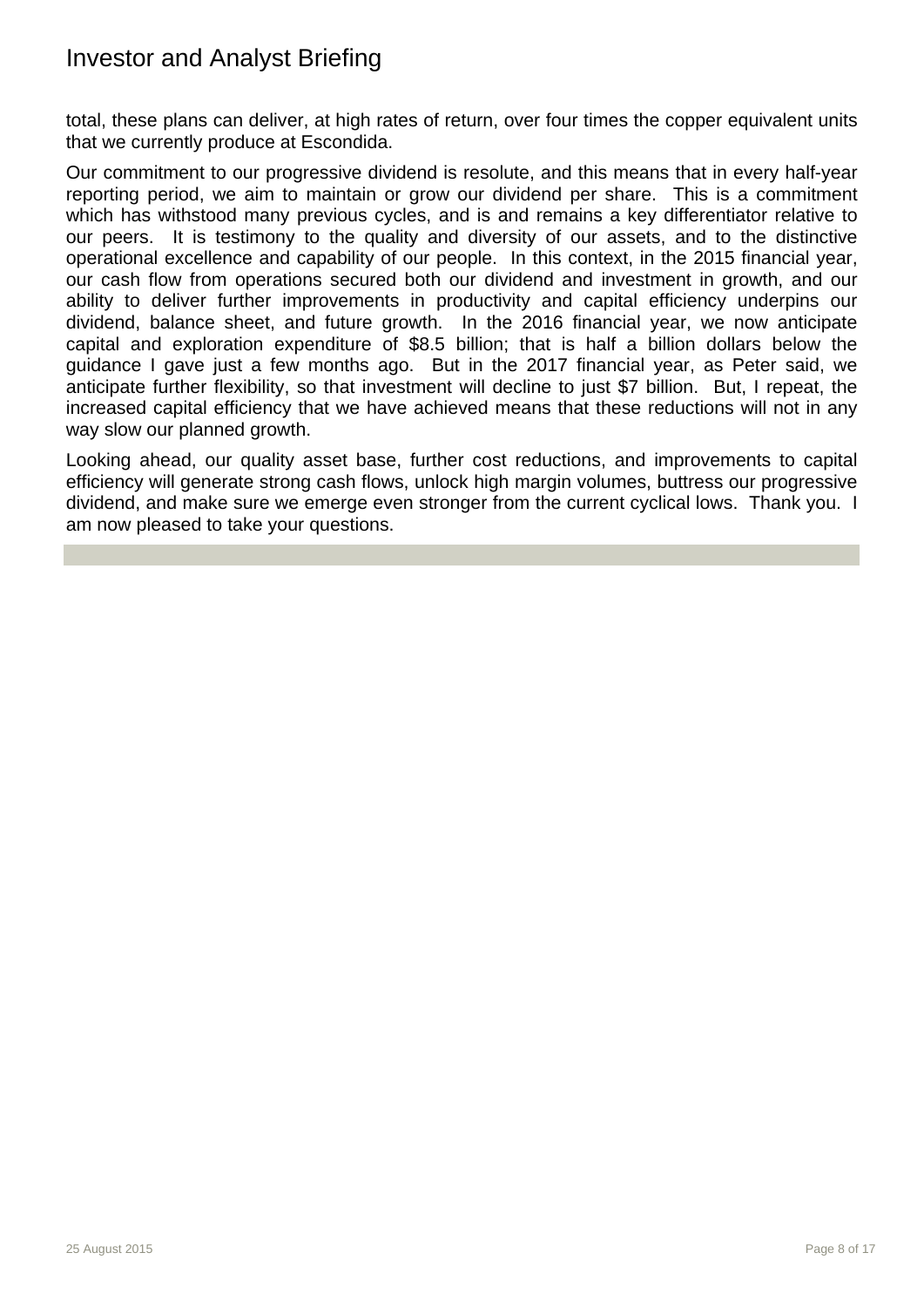#### **2. Questions and Answers**

JASON FAIRCLOUGH, BANK OF AMERICA: Just briefly on growth and where to from here, if we look at consensus estimates for next year, they are lower than consensus dividends, and if we look at your new capex numbers, they look like they are lower than depreciation. So it seems that you are paying out more than you earning; you are spending less than you are depreciating, and yet you have still got this target in the medium term for 5% growth. How can I square that?

ANDREW MACKENZIE: You can square it by talking about productivity. We delivered \$10 billion, and that was before we actually de-merged South32. We now are unlocking a substantial simplification premium to create more productivity, which means that in capital terms – you have heard an example of this from the Black Hawk – we can now do what we previously thought we could do for one unit for half a unit, and that allows us to continue to squeeze the capital we require to grow. You have heard some of our cost flow targets coming through, which are new today. These are unit costs, and they are effectively a further increase in the 30% reduction in unit costs we have already announced, which gives us a bit more cash flow as well. We do have a strong balance sheet, and it is even stronger as a result of repaying about \$1.4 billion of debt, which I think is on the upside of expectations. So I think this gives us the resilience to continue our balance our ability to look after the progressive dividend; to grow for the future; to maintain a stable balance sheet, and do it all safely.

JASON FAIRCLOUGH: So, in terms of the productivity, could you talk a little bit about the extent to which you see the productivity as BHP-specific, versus maybe just more general flattening of the cost curves across the industry?

ANDREW MACKENZIE: When you compare our productivity to our peers, we are running somewhat ahead, and we are fully intent on increasing that distance between us and the rest of the cost curve, so we can translate at least some of that into higher margin and therefore higher returns for our shareholders.

MYLES ALLSOP, UBS: I had a couple of questions. First of all, on the dividend, if you are not going to get credit by the equity markets – your dividend yield is almost 8% - why do you not go and have some fun, and look at buying acquisitions? In oil, you may be able to get some Tier 1 assets. In potash, there are potentially some assets and options. Should we assume that it is over your dead body that the dividend gets cut, because you are so focused on it, or could you see the Board changing their view on the dividend if the equity markets will not give them credit? Secondly, you mentioned in the presentation that there could be \$40 billion of hidden value from these untapped projects. Could you just give us a bit more granularity on what you are thinking of there; what assumptions you are making, and whether that is NPV? It is a huge amount of hidden value that is potentially in the portfolio.

ANDREW MACKENZIE: 'Over my dead body' sounds a little strong, but it is almost right. You should not doubt the commitment of every single person who works for BHP Billiton to look after this progressive dividend, after we have made sure that our balance sheet is strong and our operations are safe. It is a pretty strong commitment, and one that we feel is part of the compact we have with many of our shareholders. We have fun doing it, by the way. The other sources of fun are still possible, because of the strength of our balance sheet and what we have done. Of course, we will look at the possibility of acquisitions, but we will not over-pay and, for us, the bar is very high for the type of asset we have. We have created this stunningly simple portfolio, comprised of almost exclusively Tier 1 assets. I do not want to lose that focus by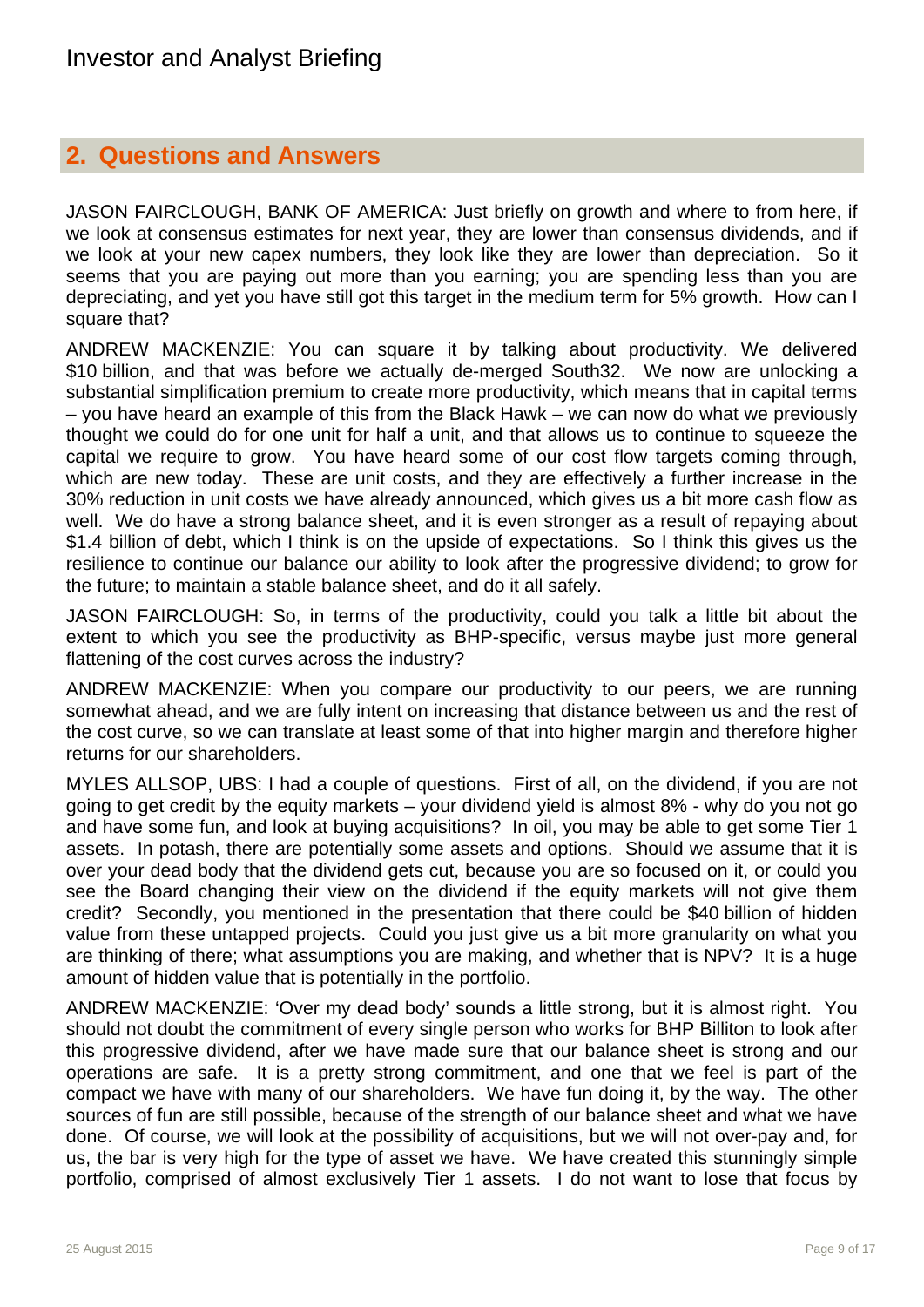buying things that do not meet that standard. If a thing comes along, and it is a steal, we will be ready to move for that, but I think there are ways of doing that without compromising our commitment to the dividend.

The value is really just calculated on our prices, assuming that we execute everything that we have talked to you about. That does not include, for example, things like exploration success at Trinidad, but it does include, of course, a second shaft that would allow us to double the production out of Olympic Dam. It does include going ahead with Spence. It does include going ahead with Mad Dog 2. It does include, perhaps, pulling forward some of our gas developments, like the Haynesville, by reducing the costs that would work. At current prices, that is something we are working hard on at the moment. It ultimately includes the possibility of doing something in potash, but they are options, and they, of course, will compete with each other for capital and for other uses of our funds. But we have fun looking after the dividend, as well as having fun doing acquisitions. It motivates us all.

MENNO SANDERSE, MORGAN STANLEY: Clearly, this year has been a bit of a demand shock. It is interesting to see that BHP has refreshed its views, for instance, on steel. With respect to that, I have two parts to my question. First, has the company reviewed demand estimates, particularly for China, for other commodities – so, met coal, copper, and potash – at the same time? Secondly, what is the risk that this cut is a bit like the sell side: you make the first cut, but it is not really one you need to make, because there is another one following and another one following that. How confident are you that your team has taken a very conservative view of this new estimate?

ANDREW MACKENZIE: We have taken a realistic view. We redo our forecasts bottom-up, in incredible detail, every six months. You have seen evidence of what we are predicting in steel, which really dictates what will go on in iron ore and met coal, but we do similar things for copper, and as much as we can, in line with the majors, we do the same things for oil and gas.

Back to China, as I said, I think the signals coming out of China are more mixed than we are reading about in our newspapers. There are some signals that might be on the bearish side, but there are signals that are more on the bullish side. Taken as a whole, what they show is that China is taking a course that Marius and I have talked about for over three or four years as it moves from being investment-driven to more consumption-driven. We see its rate of growth coming off, but they are doing it in a way that we feel strongly confident that the Chinese people are going to pull themselves through the middle income trap, and in doing that, they are going to create stable growth for decades to come and demand for our products that we think is worth investing in.

CLARKE WILKINS, CITIGROUP: Thanks for the additional detail on the costs and things like that. Just looking at the Queensland coking coal cost, or the Queensland cost in terms of the 6% reduction expected for this year, you have a 12% currency benefit. What are the other factors holding back costs dropping there further, given that some of the other high-cost operations are being closed? Is it just dealing with labour productivity, or are stripping ratios increasing there?

ANDREW MACKENZIE: Coal was probably the leading-edge business in reducing costs in the first place. They have taken about \$3 billion of their costs out already. But, as I mentioned, the Crinum mine finally becomes exhausted, and that is relatively low-cost, so with that removal from the mix, it boosts the average a bit. We have got a number of fairly significant shut-downs coming up, and longwall moves that are adding to costs that were not present in the half-year just closed. That is about it, but do not doubt our resolve and Mike Henry's commitment to do a lot better than that. All things considered, a reasonable estimate for next year sits at 61, with an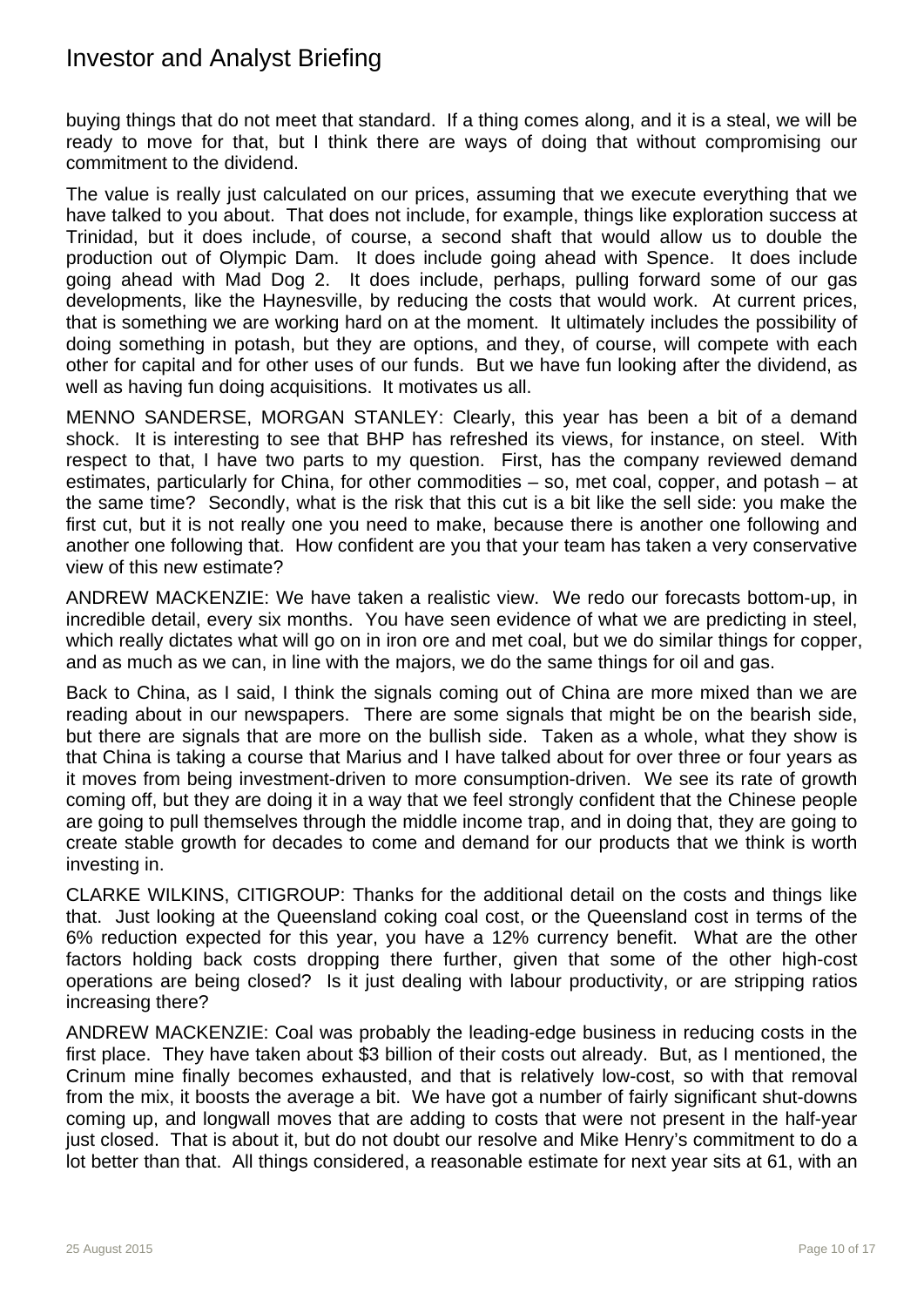intention to go better through continuing to lead a charge on productivity there, as they have done so well in the past.

PETER O'CONNOR, SHAW AND PARTNERS: I had two questions, firstly on capex and secondly on costs. When you spoke in Barcelona, you gave the capex target for FY15 at \$12.6 billion. Is that number in line with the \$11 billion that you have just delivered? Is that comparable?

ANDREW MACKENZIE: I do not remember that number. Maybe you could get with the IR team afterwards. Because I am so forward-looking, I forget what we have cut it to. I think the FY16 number was about 11, but obviously we are now saying that we are going to come in around 8.5, and obviously intend to drive that down in the same way I spoke about coal. Then we will go to 7 for FY17.

PETER O'CONNOR: On costs – following up from the last question – within the iron ore cost and the Australian core costs in particular, could you give us the granularity and the moving parts that drive that? I note in the footnotes, you have said that the currency forecast in May was 80 cents. It is now 74. Are there any other specific drivers we should be aware of that have produced that quantum step down in just three months?

ANDREW MACKENZIE: Oh, absolutely. We are driving very hard to increase the availability of all plant and equipment, and its utilisation. Peter quoted a few numbers, which I will not quote again. We are doing that, and we are looking very hard at our supply costs; less on the price, but more on just saying, 'Waste not, want not', and being much more efficient with our resources and challenging ourselves, right down to the individual level, as to how productive we can be day after day, and do our job better tomorrow than we did yesterday. The whole organisation, right to its fingertips, is excited and urgent about what it can do in delivering productivity, but first and foremost, to do that safely.

PETER O'CONNOR: To follow up on the capex side, I have got your presentation from Barcelona in front of me, and the number you quoted there was \$12.6 billion capex in exploration, which came in at 11. I am just intrigued how, with six weeks to go in the FY15, the number could have changed by that amount. Did you not spend at all for the last six weeks, or was there something that did not get committed to? Is there any reason why that capex did not go out the door and help with the debt reduction?

ANDREW MACKENZIE: But our capital expenditure for the year just closed was \$11 billion. Maybe we could take this offline? There are a lot of numbers flying around.

#### PETER O'CONNOR: Alright.

RENE KLEYWEG, DEUTSCHE BANK: You have alluded to the fact that there is upside potential beyond the 150 at the Permian, and we are seeing continued progress on costs in the Black Hawk, in terms of drilling costs. Could you give us an indication of where completion costs are, as well, and then when you think you may be in a position to give us a bit more colour on the Permian in terms of capital intensity, given that it is a slightly more challenging operating environment? Then, on copper, I have the same sort of question on the Spence hypogene. In terms of timeframe on a green light there, what are we looking at, and can you provide any update on the discussions at Cerro Colorado, and whether that will be a firm decision by the end of the year? Thank you.

ANDREW MACKENZIE: I will maybe do them in reverse order. We still have not got everything signed off, but things are looking better for achieving the permit to continue to mine at Cerro Colorado. On Spence hypogene, we have to time this into market at the right time, and we have to get the benefits of capital compression by leading it in the study phase. But it is moving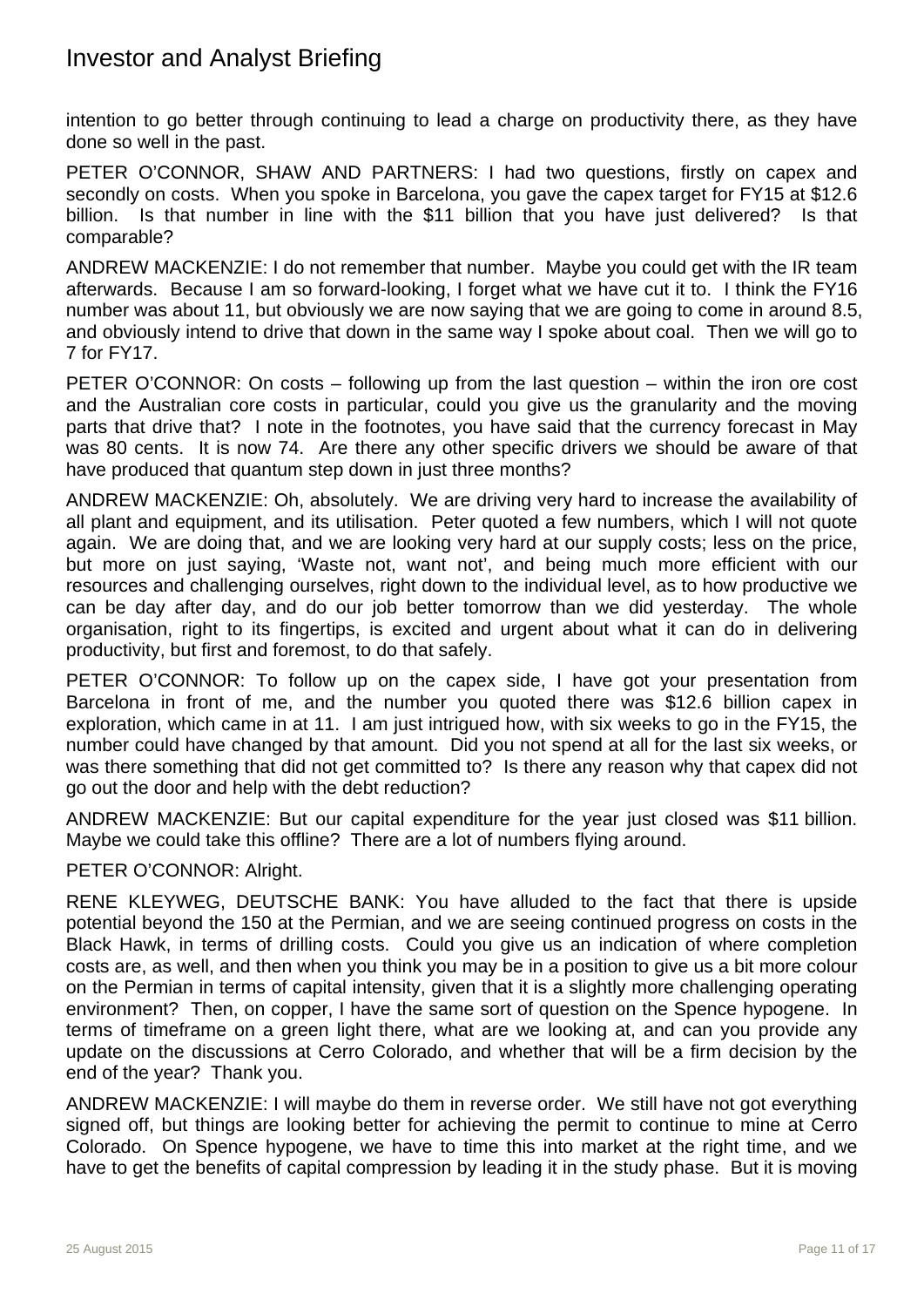closer, and we will certainly provide an update when we have our investor tour to copper inDecember of this year.

The intention with some of those projects is to put them into the market at what we think might be the perfect time in terms of the bottom of the cycle, where we can actually go to a lot of the construction companies and get some of the keenest prices that we have been able to achieve for almost a decade, but marry them with some incredibly capital-efficient designs. We are talking about plus or minus six months, here or there, as we move into FY16 and FY17, and I am sure that Danny will talk more about that if you go and see him in Santiago in December.

I am not over the exact detail of the completion costs of the Permian, but across the oil industry, people are working on all the elements of cost: finding, development, lifting, and SG&A. We are leading the charge here so that we can potentially develop the Permian at lower prices than we previously thought were appropriate, and obviously, we are not doing anything very much at the moment. We only have two. We were at 10; we are going down to nine rigs, and we will probably drop another rig, given the kind of prices that we are seeing at the moment. We will only have two, at most, in the Permian. We are really holding land at the moment until we feel the time is right, through compression in our costs and technology, and maybe some recovery in the crude price. When we are ready to act, of course, we will tell you the conditions that we are starting to ramp up drilling, but, of course, we are not completing anything in the Permian at the moment. We only have one frack spread operating, and that is in the Black Hawk.

TIM HUFF, RBC: I just had two quick questions, actually, on the back of Myles' question with respect to the dividend. Although you see the dividend as something you definitely do not want to be cutting, how has free cash cover of the dividend moved up in terms of priorities and financial metrics? Clearly, for capex, you have given visibility two years out, which is really helpful, and your medium-term view on China is a bit softer. I was just wondering if you could comment a bit about that. Also, on the \$15 a tonne, with your view on steel in China and lower capex going into FY17, do you see the necessity to take that below \$15 a tonne in the medium term?

ANDREW MACKENZIE: Our intention is to continue to drive lower, and I believe with the things that we are doing at the moment and the motivation of our people, we will go lower in time. But \$15 is the guidance for next year, and then we will see what Jimmy and the team will do. We never give up, and right across our businesses, we still see a lot more productivity to be extracted; in part from the simplicity and focus that we get from South32. Obviously, we have to look after our balance sheet, and keep it strong and solid A, but although I have guided to a capital for FY17 of \$7 billion, clearly, there is still further give in that. If prices are low, it may make good sense to defer some developments until we see prices are higher. We have a lot of capital flexibility, and we still have balance sheet flexibility while staying in solid A. Our commitment to the progressive dividend is both strong and underpinned from several angles.

PAUL YOUNG, DEUTSCHE BANK: I had two questions, Andrew, on your oil division, considering that production is now declining. First of all, on the US onshore, with the drop in well capex, I am interested in what you see as your current break-evens for both the Black Hawk and the Permian, and also what your view is on the oil price is for the next 12 months. Then, on conventional growth, you have got Mad Dog 2, but that is for the next decade, really. So I am just curious about, if the exploration in Trinidad and Tobago – which you seem to be banking on – is not successful, what is the strategy to grow the conventional business?

ANDREW MACKENZIE: The Black Hawk is still a good business, even at these prices. Returns are in excess of 30%. We do not quite know what the break-even price is on the Permian; clearly, it is a bit north of where we are today. In the past, we have talked about numbers as high as \$70. I am very confident that, with the way that the team are working, they will bring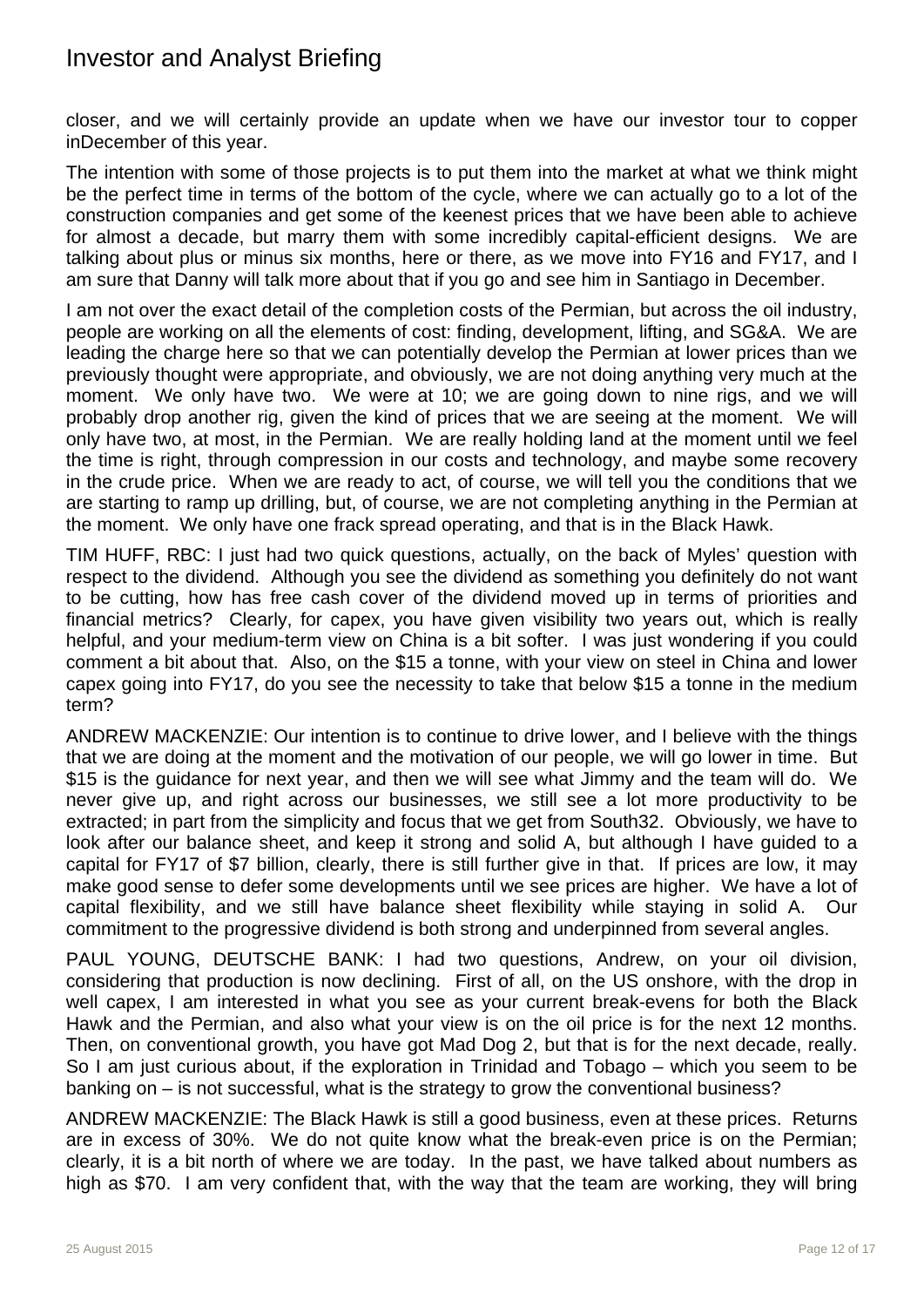that down, but I do not have a number for you today. We are not banking on Trinidad; we are optimistic about Trinidad, and we do like Mad Dog 2. We do think – a bit like Spence hypogene – there is a chance that we and BP can bring that into the market at a time when we think capital will be particularly cheap, and possibly, it will be well-primed for a little bit of an upswing in the price in the future, in the way that you have described. But we are looking at Mexico, and we are doing things that I cannot talk about at the moment, looking at the possibility of where we could buy something at a price that we think is appropriate, but we will not overpay. So I think we have several ways in which we can extend our Petroleum business; both onshore, and in the conventional business.

PAUL YOUNG: Thank you. Just on the conventional strategy and the inorganic-led growth, you mentioned there about buying something. I have heard Tim Cutt's view, but what basins do you prefer when it comes to conventional?

ANDREW MACKENZIE: I do not want to give away too many of our secrets, but we are fairly clear that we like fairly 'conventional' conventional, and so we are not chasing things in the Arctic or tar sands. We are into offshore areas – they can be deep-water; that is what we are good at – and areas with large areas of yet-to-find, where there is a fair degree of political certainty.

GLYN LAWCOCK, UBS: I want to push you a little bit more, if I can, on costs.

GLYN LAWCOCK: Maybe Peter will answer a little bit. Jimmy likes to talk about utilisation, availability, and rate. If you think about that, and look at where the business was a decade ago, where are you on that journey? If I look at iron ore, 2005 costs were about \$11 a tonne at the same exchange rate today. If you think about tonnes per man, where do you think you are on the journey? Are you 80% of the way towards getting back to those peak availability, utilisation and rate metrics? I am just curious where you are heading.

ANDREW MACKENZIE: I do not like to put too many limits on it, Glyn. There was a chart in one of the slides I showed that more or less demonstrated that what we have done so far is, across our portfolio, bring costs back down to where they were in 2005/6. Clearly, we want to keep driving them down further; hopefully, to the levels that you have spoken about there. When you look at things like availability and utilisation, particularly for mobile fleet, and benchmark them against the more static or classic manufacturing operations, then there is an awful lot still to aim for, and our intent is to aim for it.

GLYN LAWCOCK: My second question is on the 5% volume growth guidance. I am just wondering, beyond 2016, what assumptions have you made on commodity price – particularly oil – to drive that 5% volume growth? Do I need to see oil back up, and for you to commit to more rigs and more spending in the US onshore, for me to get that 5% growth?

ANDREW MACKENZIE: Not necessarily, because we have a number of things that we can do in the near term, which are across all of our commodities. Conventional oil is there as well as non-conventional oil. We have things in copper I spoke about; things in iron ore, and things in coal. We assume that some of them will come off, but I would not provide you with guidance on price. Anyway, it would not be entirely helpful, because it is my strong conviction that we are going to reduce costs, so we can make things work at prices that today would not work. The answer to the first part of your question is that there is so much to aim for there, and I think the industry, with us in the lead, will capture some big prices as a result.

GLYN LAWCOCK: Could you do it with \$1.5 billion a year in capex in US onshore?

ANDREW MACKENZIE: Well, remember what we have said: we have reduced the capex requirements for Onshore US – leaving to one side the cost of completion; we are working on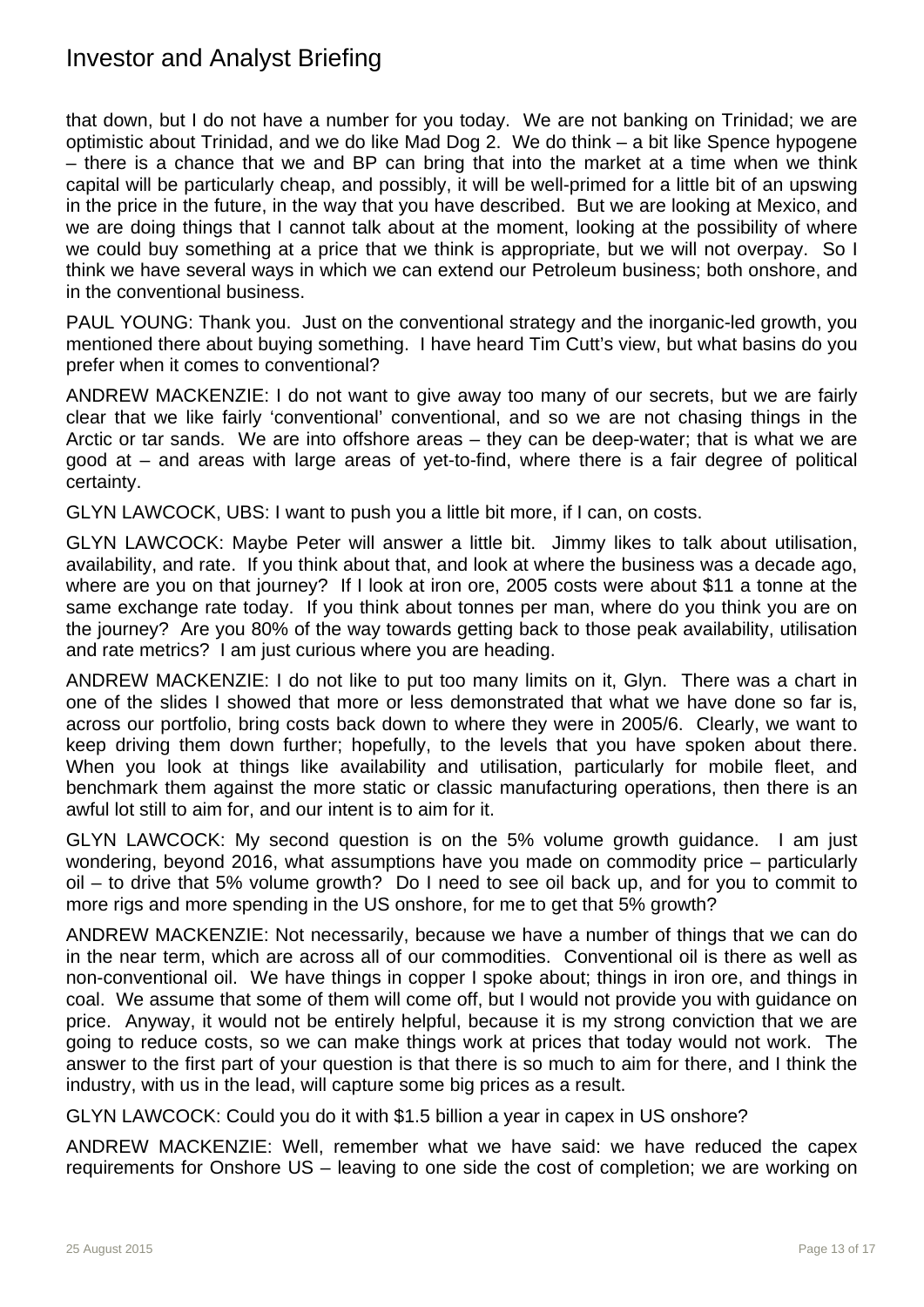that at the moment – by 50% over two or three years. So, who knows? Maybe we can do it with even less capital, and do more for less. Which is what we keep pushing.

BEN MCEWEN, CIBC: This might be a question for Peter, but looking at slide 23, which provides maintenance capital expenditure guidance of about \$2 billion, if I apply the \$5 a tonne for Western Australian Iron Ore and then the \$6 a tonne for Queensland coal, that gives me about \$1.5 billion maintenance capex. That implies \$500 million for the remainder of the portfolio. That seems low, in the context of FY15 capex for those divisions being about \$9 billion. I was wondering whether there might be some additional granularity on that maintenance capex.

PETER BEAVEN: The way we allocate that sustaining capital is to maintain the integrity of the existing gear. Going forward, we also have \$5 a tonne embedded in some of that guidance. For instance, as we talked about, there are some amounts allocated to improving the capacity of iron ore from the 254 million tonnes per year we have today to 290 million tonnes per year. We can get with you and provide a little more granularity, if you wish to model that, but I think it is safe to say that – as Andrew was saying – the important thing to know is that we should always, of course, maintain the integrity of our existing operations. That will consume around about \$2 billion a year. The balance above that that we have got in our capital expenditure guidance means absolutely tremendous opportunities, but *in extremis*, it would be something that would have to be weighed up against the other calls on the capital, such as returns to shareholders and maintaining a strong balance sheet.

ANDREW MACKENZIE: There is about \$1.5 billion in the capital budget of \$8.5 billion for this year That isis minor capital, which includes things like in-fill drilling and oil, but it also includes part of the \$5 a tonne that you mentioned in iron ore, and another portion of it is in the \$2 billion that we have to do to basically maintain the plant and integrity. You really have to add the two to the 1.5. Now, some of that 1.5 is in-fill drilling and oil, so we do have a little bit more to play with in the other businesses within that two than you'd think.

SLYVAIN BRUNET, EXANE: Just following up on Petroleum, could you perhaps help us with some guidance beyond the current share on the breakdown between the liquid part and the dry part? My second question, following up on the dividends, is whether it is fair to assume that you are not prepared to draw from the balance sheet to pay the dividends if need be, depending on prices?

ANDREW MACKENZIE: There are a lot of numbers. I do not have them all in my head in the breakdown of liquids, but you will have seen from Peter's presentation that we have increased liquids production from the Onshore by about 67%. We can more or less stabilise that going forward, so that means that there is a reduction in the gas portion, as we wait for some recovery in the gas prices, but I do not have the exact details.

We think about it a bit differently to the way you are thinking about at the moment. That is what the last slide was about. Beyond the \$2 billion that we must do to sustain our business, we would regard capital as coming to some extent after the dividend, so that capital – which we can do and we fund through increased productivity – is to some extent a greater discretionary item than we would ever inflict on our dividend, which, as I said, we want to buttress – and our resolve is very strong to keep it. That is how we see it and, at the moment, as we go forward, as I say, we can make the whole thing work and keep our balance sheets strong for a capital expenditure of \$8.5 billion this year and \$7 billion next year – and, obviously, the progressive dividend, which is around \$6.5 billion.

I will take one from the phone, because they are all second questions here. Can we have another question from the phones?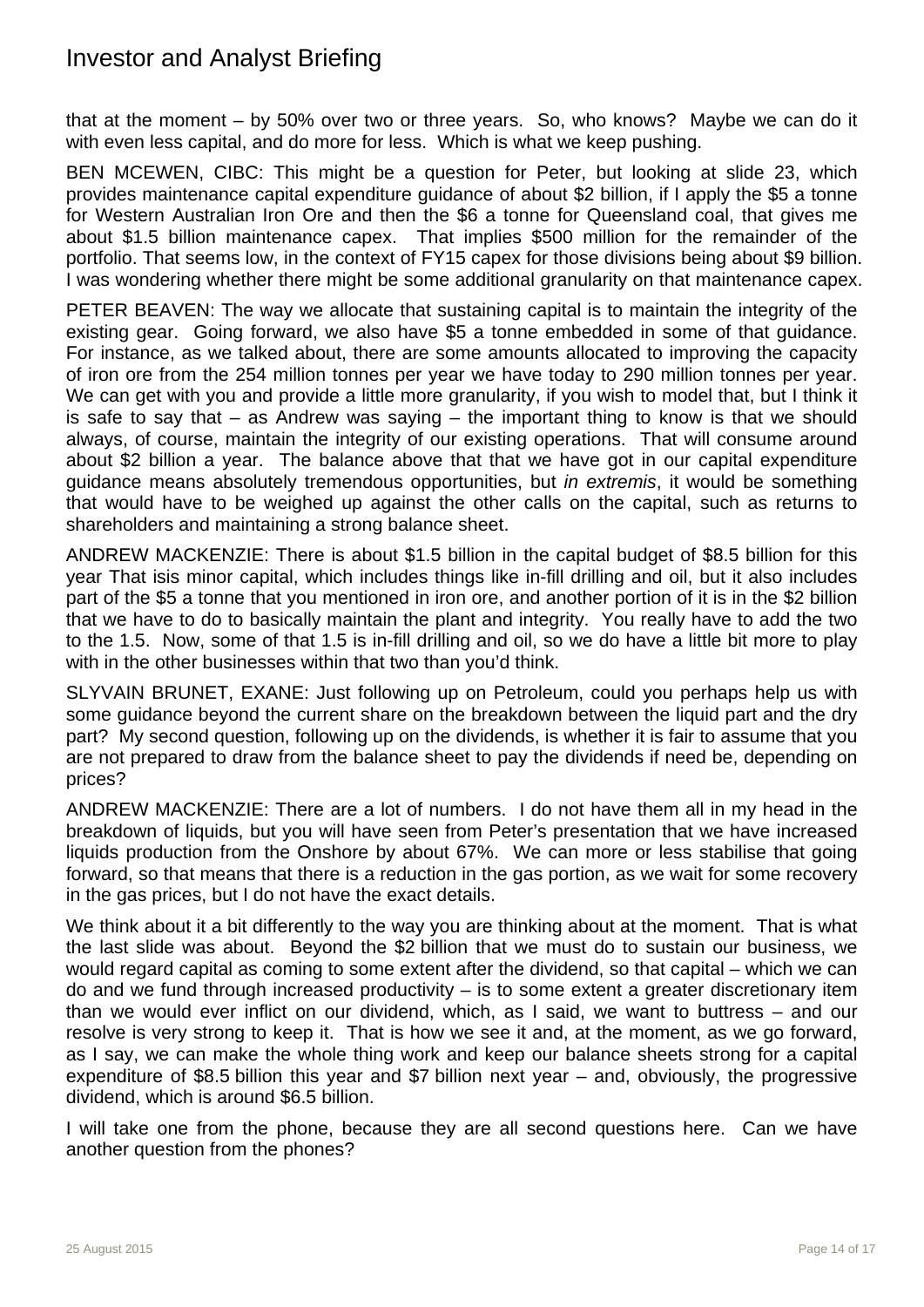LYNDON FAGAN, JP MORGAN: Hi, Andrew. Thanks very much. I have a few questions. Firstly, just back on slide 23, where it looks like there is about \$5 billion of growth capital, I am just wondering how much flexibility you have in that FY17 capex guidance, should conditions deteriorate further. I guess, further to that, how much of the capex budget is unapproved by the Board – discretionary, if you like?

The next question is just reflecting back on the South32 demerger. You have made mention of the phrase 'simplification premium'. I am wondering whether you could perhaps expand on what you mean by that and how we should measure the success of the demerger. At this stage, I guess you have lost \$1.85 billion of EBITDA. It cost almost \$1 billion to do it. I am struggling to work out how to justify it in my own mind.

ANDREW MACKENZIE: Okay, regarding the capital you refer to on slide 23, there is a lot of flexibility there and a large part of it has not yet been approved by the Board. We can use that flexibility, if we require it. Our intention, of course, is that we maintain it and we maintain our investment in growth, unless we can constrain it more through capital efficiency through the delivery of cash through productivity.

That links to my other question. Increasingly, we are guiding what we do to unit cost and how all of our savings, whether they come out of overhead or whether they are operating costs, flow through to the unit cost for iron ore, the unit cost for coal, the unit cost for copper and so on. I would put it you, first of all, that being able to deliver our \$4 billion target early is an indication of the focus that has come onto the management. I can tell you a lot of overhead, much more than we thought would happen, is disappearing from the company, with more to go at. And you have heard our conviction and you have heard our forecast, which suggests there is an awful lot more to come. I would just put it to you that a goodly proportion of what is yet to come has been enabled by having a much simpler company where we can connect things up much more and we can aggregate costs at a higher level than if we had not had South32.

It is also just the management having the time to see through and spend an awful lot more of our days, probably a lot more in the business presidents day worrying about the availability of plant and equipment and making sure that best practice that improves that travels at lightning speed around our organisation.

RENE KLEYWEG,DEUTSCHE BANK: To follow up on that theme, you have talked previously enthusiastically about the opportunities from the manufacturing and aviation industries in terms of changing practices in the mining industry. I guess things like fleet availability feed through in various different ways from long-term capital intensity, maintenance in the medium term and then some short-term gains. I think at this stage you are not comfortable putting any real numbers around that in terms of guidance for the near term, but could you talk about it a bit more holistically, on a five-year view or from a blue-sky perspective, what you are seeing internally?

ANDREW MACKENZIE: I can do. We can put firm numbers about it. Peter put some into his presentation. I would have to go back; I do not remember them all in my head, about some of the improvements that we got at Escondida in terms of availability. We can be quite concrete about them: the IR team can follow-up with you afterwards with all of the examples.

However, in terms of rough numbers, average availability sits in the 70-percents for mobile equipment. We strongly believe we can move it into the 80-percents or even higher. Sorry, it sits in the 80-percents; we believe we can move it into the 90-percents. Then on utilisation we tend to sit in the high 50-percents and we believe we can move that into the mid-70-percents. And that is more like a manufacturing operation. They are kind of targets we have in our maintenance shops around the world.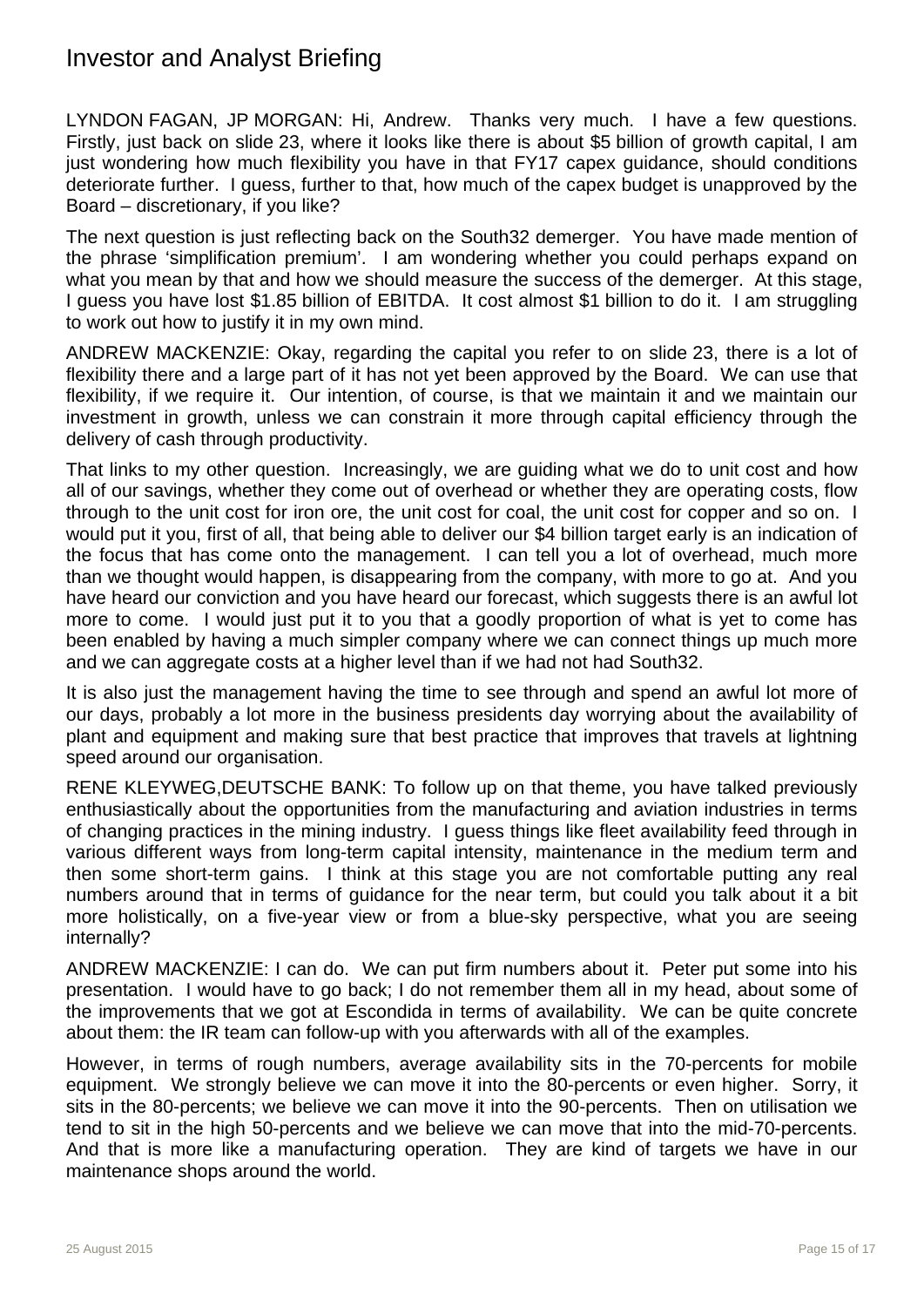RENE KLEYWEG: Is that a three-to-five year view, in terms of getting there, is it? What is the journey time?

ANDREW MACKENZIE: They are aspirational. We are putting particular focus on it. It will be interesting to see what rate of progress we have made in 12 months' time. What we have tended to see in some of the better performers have moved ahead. We now have to deal more with the laggards.

ANDREW MACKENZIE: I will take one last question from the phones and then I will take one final question from here. Go ahead, James.

JAMES GURRY, CREDIT SUISSE: Thanks very much, Andrew. Congratulations on a reassuring result in these difficult markets.

ANDREW MACKENZIE: Thank you.

JAMES GURRY: I have two quick questions. In copper, how long do you think you will be running the three-concentrator strategy at Escondida. Is it going to be a five-year thing or a 10-year thing or is it going to run even longer than that?

In potash, can you just give us a bit of a project update? You seem to remain committed to the concept of it being a possible pillar for the company. Are you past the peak point of risk in terms of the shaft development? Are you spending still \$500 million a year – that is the last number I have in my head – on this?

ANDREW MACKENZIE: I will concentrate on the second question, which I will answer and then you can remind me of the first one quickly. We are spending at \$350 million a year. I expect that to go down. I would like to think we are past the peak point of risk. We have certainly resolved all the issues about stress around the shafts and what the appropriate level of temporary reinforcement is as we sink the shafts. However, until we have actually taken one shift all the way to the bottom and seen all of the geology and so on, we cannot be quite confident we have passed the risk through.

We are making good progress, though. I would stress that this is a very long-term investment. We are not in a hurry, and we will probably take several more years of completing shafts and looking at the market before we commit to any more expenditure. I should say at this stage there is no risk we will overspend the money already allocated to complete the shafts.

Remind me again of your first question? I am sorry.

JAMES GURRY: It was on the three concentrators at Escondida.

ANDREW MACKENZIE: Yes, it is certainly more than five years – and we will see how it goes. Our intention would certainly be to stretch it to 10.

Okay, can we have a final question from here?

JAKE GREENBERG, BANK OF AMERICA MERRILL LYNCH: Just to follow up on Jansen, can you give us some thoughts around potash pricing? We have seen oligopolies break down in iron ore and in oil. Do you have any sense of where potash markets are or any thoughts about pricing going forward, particularly in light of weak crop pricing?

ANDREW MACKENZIE: No. I am not sure it has completely collapsed in oil, but there has been a weakening of, if you like, the oligopolistic or cartel-like structure. Certainly, that is what has happened in potash. It makes it much easier for us to model and generally we are quite good at that. If you look back, our predictions on the whole for things like coal prices, iron ore prices and copper prices have more or less come in with what we have seen. That is why we have confidence with many of our predictions going forward to invest.